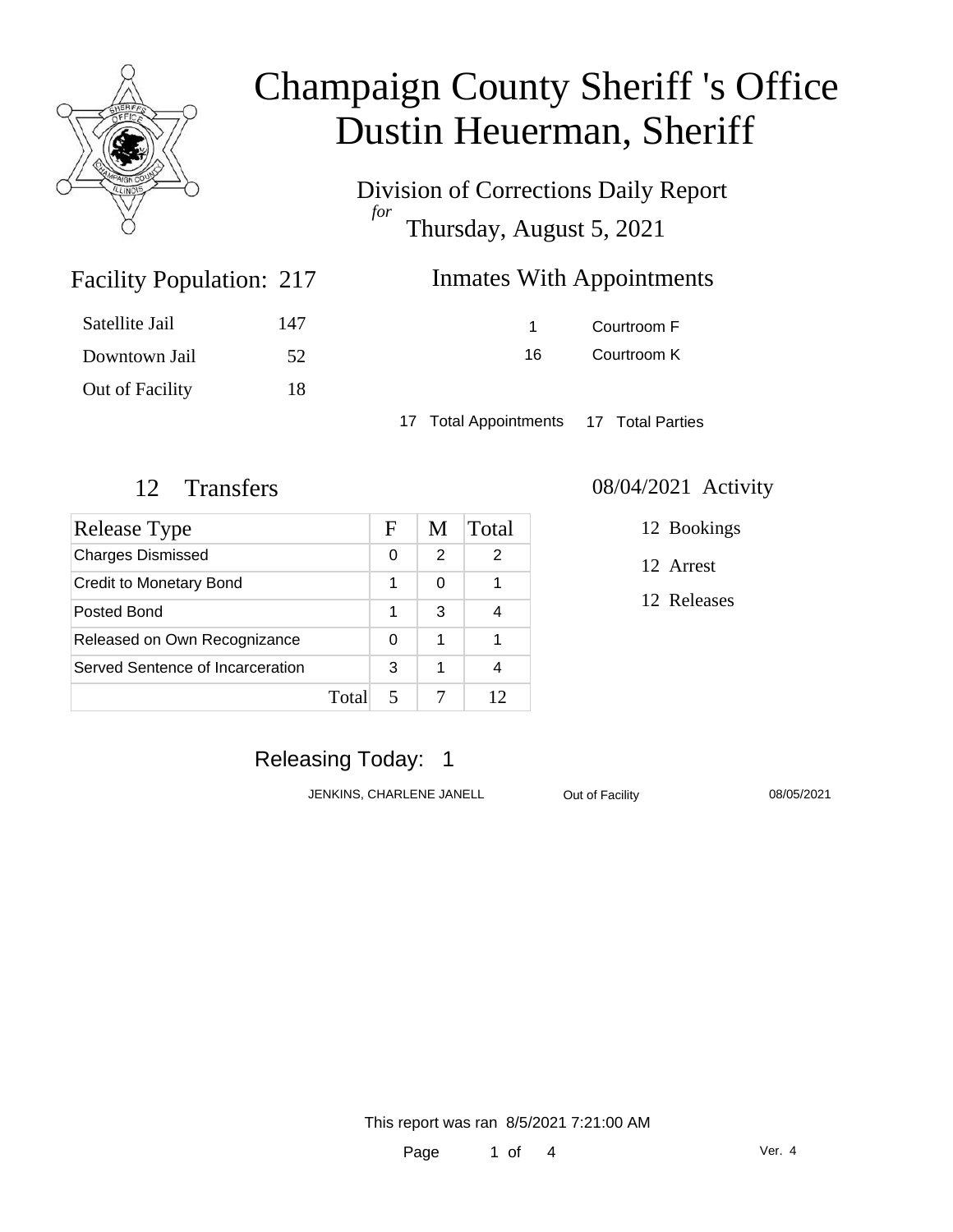

Division of Corrections Daily Report *for* Thursday, August 5, 2021

### Custody Status Count

- Electronic Home Dentention 16
	- Felony Arraignment 14
		- Felony Other 2
	- Felony Pre-Sentence 4
		- Felony Pre-Trial 132
	- Felony Pre-Trial DUI 1
	- Felony Sentenced CCSO 9
	- Felony Sentenced IDOC 11
		- Hold Sentenced IDOC 2
	- Misdemeanor Arraignment 3
		- Misdemeanor Pre-Trial 2
			- Petition to Revoke 5
			- Remanded to DHS 13
			- Traffic Arraignment 1
				- Traffic Pre-Trial 1
		- Traffic Sentenced CCSO 1
			- Total 217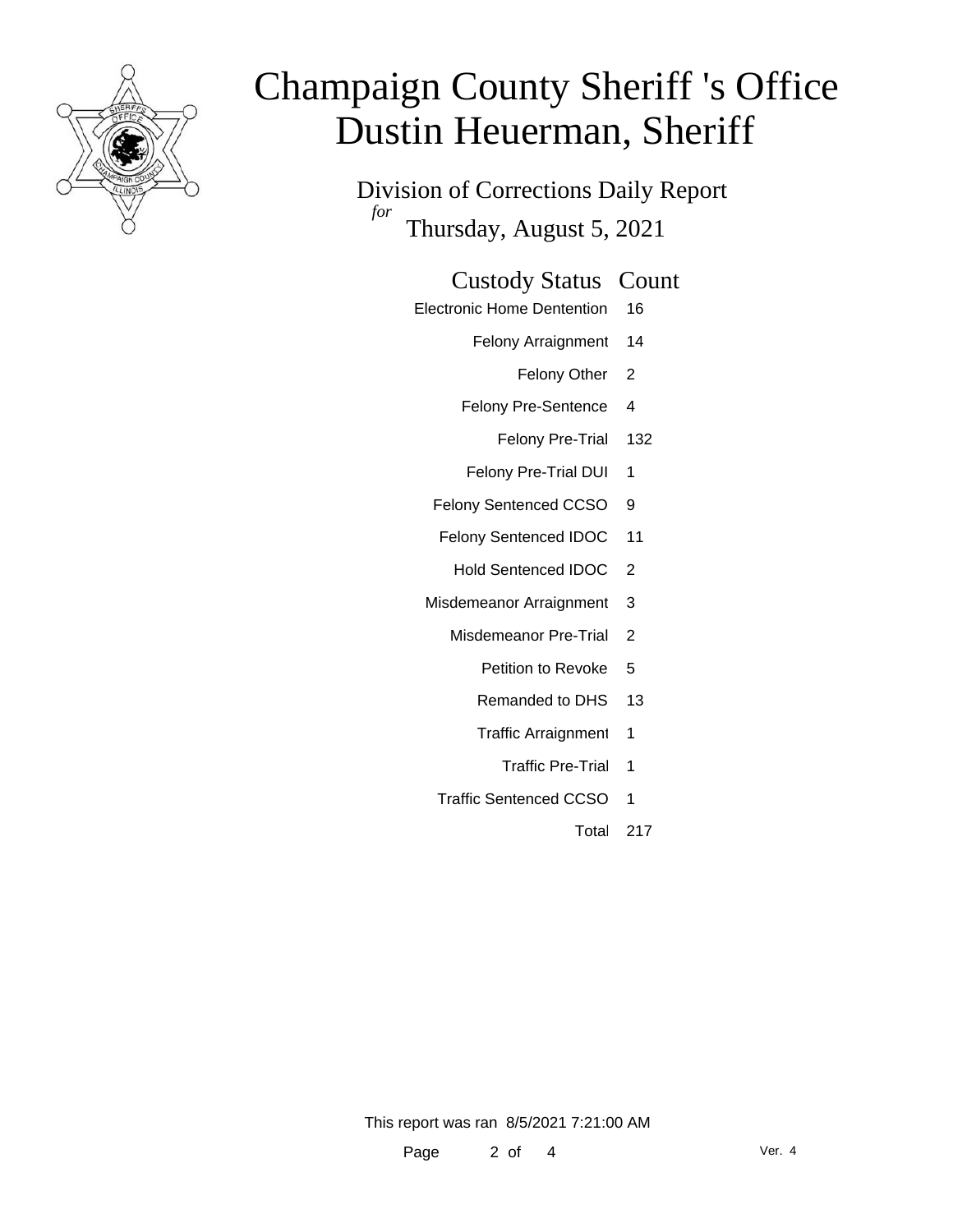

Division of Corrections Daily Report *for* Thursday, August 5, 2021

## Inmates With Appointments

| Jailing Party Name             | Location    | Number of Records / Node |
|--------------------------------|-------------|--------------------------|
| BEALS, NATHAN MILES, Junior    | Courtroom K | 1 / Satellite Jail       |
| <b>BRIGGS, PATRICK MONTAY</b>  | Courtroom K | 1 / Satellite Jail       |
| GENTRY, SIDNEY RAYNARD         | Courtroom K | 1 / Satellite Jail       |
| <b>GOURDINE, XAVIER</b>        | Courtroom K | 1 / Downtown Jail        |
| HAMILTON, DARIUS DEJAUN        | Courtroom F | 1 / Satellite Jail       |
| HENLEY, SKYLAR MICHELLE        | Courtroom K | 1 / Satellite Jail       |
| HILL, JACOB MILES              | Courtroom K | 1 / Satellite Jail       |
| JACKSON, KEANYA THERESIA       | Courtroom K | 1 / Satellite Jail       |
| JEFFERSON, NORMAN GENE, Junior | Courtroom K | 1 / Satellite Jail       |
| LAWS, TERON RAMONTE            | Courtroom K | 1 / Satellite Jail       |
| LAWS, WILLIAM ZARAK, Third     | Courtroom K | 1 / Satellite Jail       |
| MILLER, LAKEYA NATISHA         | Courtroom K | 1 / Satellite Jail       |
| MOSBARGER, DEREK MICHAEL       | Courtroom K | 1 / Satellite Jail       |
| OFFORD, HOSEA                  | Courtroom K | 1 / Satellite Jail       |
| PHILLIS, AARON MONTRELL        | Courtroom K | 1 / Satellite Jail       |
| REED, JOSEPH LEE, Junior       | Courtroom K | 1 / Satellite Jail       |
| SIMS, TREMAIN L'TERRY          | Courtroom K | 1 / Satellite Jail       |

### **Transfers**

| BAKER, JULISSA LASHEA             | Posted Bond                      | Satellite Jail  |
|-----------------------------------|----------------------------------|-----------------|
| <b>BROWN, SHANNON DONTE</b>       | Posted Bond                      | Satellite Jail  |
| CHILDERS, CORI ANN                | <b>Credit to Monetary Bond</b>   | Satellite Jail  |
| COBB, MARQUISA SHANEE             | Served Sentence of Incarceration | Out of Facility |
| DUCKWORTH, TAVARES DAJUAN         | Released on Own Recognizance     | Satellite Jail  |
| JONES, TREVYON LAMARCUS<br>DARREL | Posted Bond                      | Satellite Jail  |
| MOORE, PORSCHE LATINA             | Served Sentence of Incarceration | Satellite Jail  |